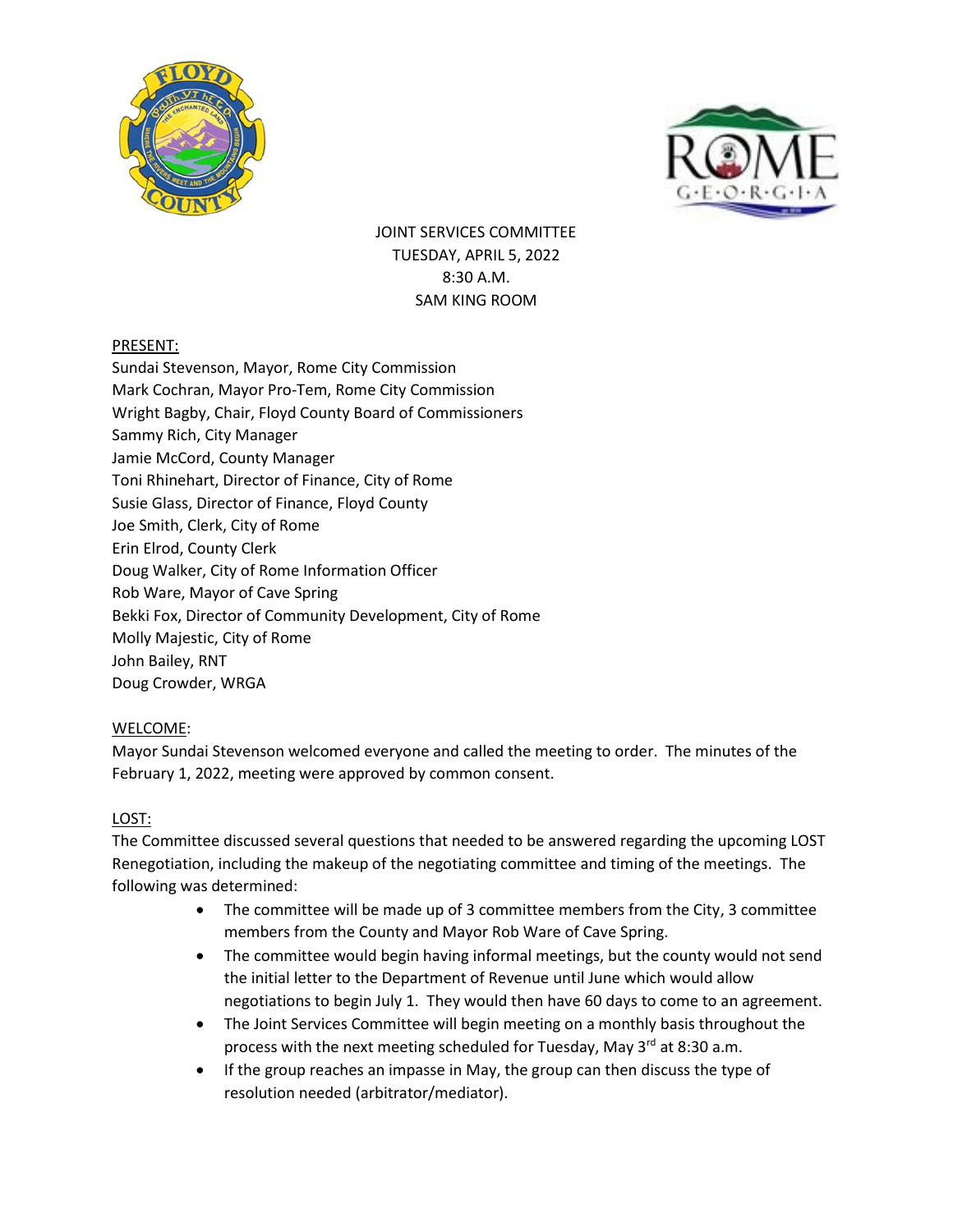#### SPLOST:

Both McCord and Rich mentioned that the SPLOST project application needs to be improved. There was discussion about how citizens' SPLOST committees have worked in the past and all agreed that these committees would still be used in the upcoming SPLOST discussion. There was consensus that going forward, that the staff would need to be given specific information regarding the projects: total cost breakdown, governmental split (who owns, who operates) and agreed that it would take several months to vet the projects before the information could then be presented to the citizens' SPLOST committee for consideration. The target date for a new SPLOST referendum would be the November 23, 2023, election. Regarding SPLOST money equitable distribution, McCord reminded the committee that the percentage share for the 2017 SPLOST was 64.78% for the County, 33.21% for the City and 2.01% for Cave Spring, which was not as equally distributed as prior SPLOST referenda. It was further decided that the group will have a timeline of the SPLOST process by the May  $3^{rd}$  meeting and would discuss opening applications for the SPLOST committee in the June Joint Services Committee meeting.

#### BANTY JONES SPLASH PAD:

Rich reviewed the Rome Floyd Recreation agreement that had been negotiated in 2015, making specific reference to the city removing certain functions from the agreement: Barron Stadium, Maddox Track, Throws Center, West 3<sup>rd</sup> Tennis Center, and maintenance of all trails within the city limits. Rich stated that the City has allocated \$1.7 million of ARP funds for recreation and that the splash pad was originally going to be part of that funding. However, Bekki Fox found that there were monies from Community Development Block Grant funding that could be used so the city has moved forward with that option. The City's Purchasing Department is currently working on an RFP for the splash pad that will be put out to bid soon. The City of Rome, in partnership with the Northwest Georgia Housing Authority, has also applied for a \$1.5 million federal Choice Neighborhood Grant which would include expanding the park, adding a decorative entrance, playgrounds, and walking trails, among other upgrades. Fox stated that the plan for the splash pad was recently put on hold because Parks & Rec Director Todd Wofford stated that the county would not support the operational cost and maintenance of the project. Chairman Bagby indicated the County Commission had not taken a position on the splash pad but were very much open to the concept as it was part of a larger redevelopment of the neighborhood. McCord asked about the estimated cost and Fox replied that Wofford had estimated \$16,000-17,000 for chemicals (based off the cost to maintain the Town Green fountains). Elrod asked if the estimate included manpower/additional staff, however, it wasn't known if this was included in Wofford's estimate. Rich mentioned that it would be good to know that if the City invests this substantial amount of money, the County will support, especially in light of the many savings the city created for the county by removing functions from the original agreement. Bagby asked about the timeline for the demolition of the John Graham Homes to construct a mixed variety of living options. Fox stated that the Housing Authority had applied for tax credits and would know more in November but reminded that the redevelopment of that area would be done in phases over several years. Mayor Stevenson suggested that Fox present and discuss this information about Banty Jones Park and the redevelopment plans to the County Commission. McCord stated that Fox can present at an upcoming county caucus meeting. McCord reiterated the importance of knowing the exact amount needed to maintain the splash pad before any decisions could be made.